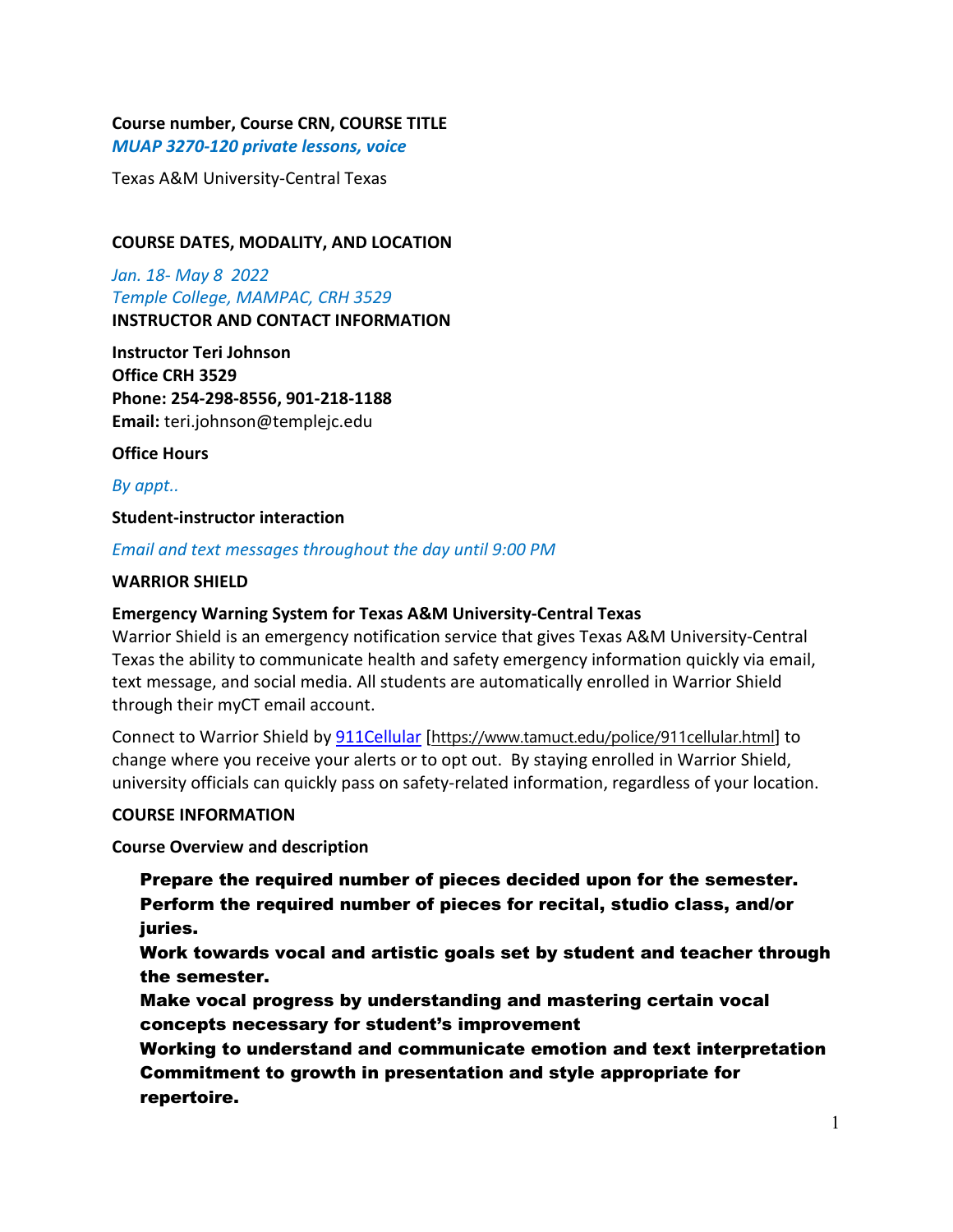**Course Objective or Goal**

Each level of study has a determined number of required repertoire. Each student's individual abilities and level also will be considered when choosing songs for the semester.

**Student Learning Outcomes**

- Show weekly improvement through practice room time and lesson assessment.
- Keep up with practice and lesson journal and arrive at lessons with completed assignments for that week.

### **Competency Goals Statements (certification or standards)**

*I* Student has excelled in all areas of study. Student arrived for lessons prepared. He or she performed exceptionally well in studio, juries and/or recital, incorporating all elements of vocal study that have been a focus in lessons. Student prepared and presented the appropriate number of songs assigned for the semester. He or she submitted a notebook fulfilling all the requirements at a standard or above standard level. He or she has shown development in artistic ability and sensibility throughout the semester. Attendance is unblemished and participation in preparation through practice time for lessons has been consistent each week. Student kept up with practice/lesson journal and came to lessons with notebook assignments completed.

**Required Reading and Textbook(s)**

Assigned music and additional hand-outs **COURSE REQUIREMENTS**

### Required:

1. You MUST bring your music (copies and/or music books, or electronic) PLUS a pencil to every lesson. You will not have a lesson if you do not have your music with you. (Keep copies in a small 3 ring binder)

2. Be on time to your lesson. If you are running late- text or call me. (Attendance discussed later in this hand-out)

3. Practice!! This is essential for improvement.

4. Recording your lessons is required for majors Use your phone or other digital device.

5. Water. Hydrate, hydrate, hydrate. Have a bottle of water with you in lessons.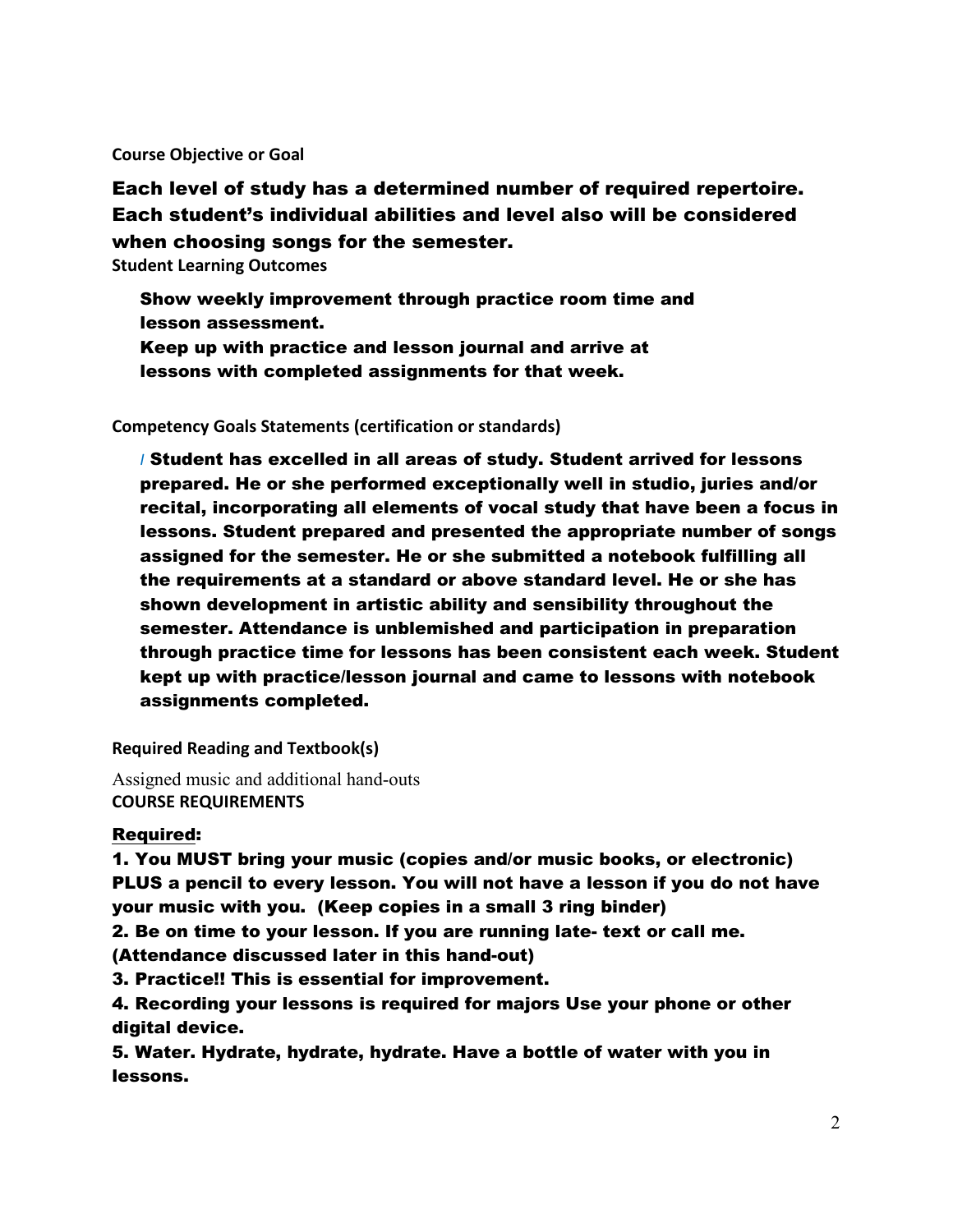6. Accompanist- Music majors MUST have an accompanist play for Mid-term Jury, Recital Performance and Final Jury. They should come to two lessons before each unless otherwise discussed.

Contact information will be made available. It will be YOUR responsibility to contact the accompanist and make sure they are available to attend your lesson time and Studio Class when necessary and pay them their required fee at the conclusion of each engagement.

**Grading Criteria Rubric and Conversion** 

Grading breakdown-50%- lessons, daily prep, progress, practice 20%- Student recital performance 5%-mid-term jury 10%- Final jury 15%- Sr. recital program notes prep

#### **COURSE OUTLINE AND CALENDAR**

*.*

**Complete Course Calendar Mid-term juries Thursday Mar. 10, Final Juries Thurs. May 5 .**

**Important University Dates** *link: https://www.tamuct.edu/registrar/academic-calendar.html]*

### **TECHNOLOGY REQUIREMENTS AND SUPPORT**

#### **Technology Requirements**

This course will use the A&M-Central Texas Instructure Canvas learning management system. **We strongly recommend the latest versions of Chrome or Firefox browsers. Canvas no longer supports any version of Internet Explorer.**

Logon to A&M-Central Texas Canvas [https://tamuct.instructure.com/] or access Canvas through the TAMUCT Online link in myCT [https://tamuct.onecampus.com/]. You will log in through our Microsoft portal.

Username: Your MyCT email address. Password: Your MyCT password

#### **Canvas Support**

Use the Canvas Help link, located at the bottom of the left-hand menu, for issues with Canvas. You can select "Chat with Canvas Support," submit a support request through "Report a Problem," or call the Canvas support line: 1-844-757-0953.

For issues related to course content and requirements, contact your instructor.

### **Online Proctored Testing**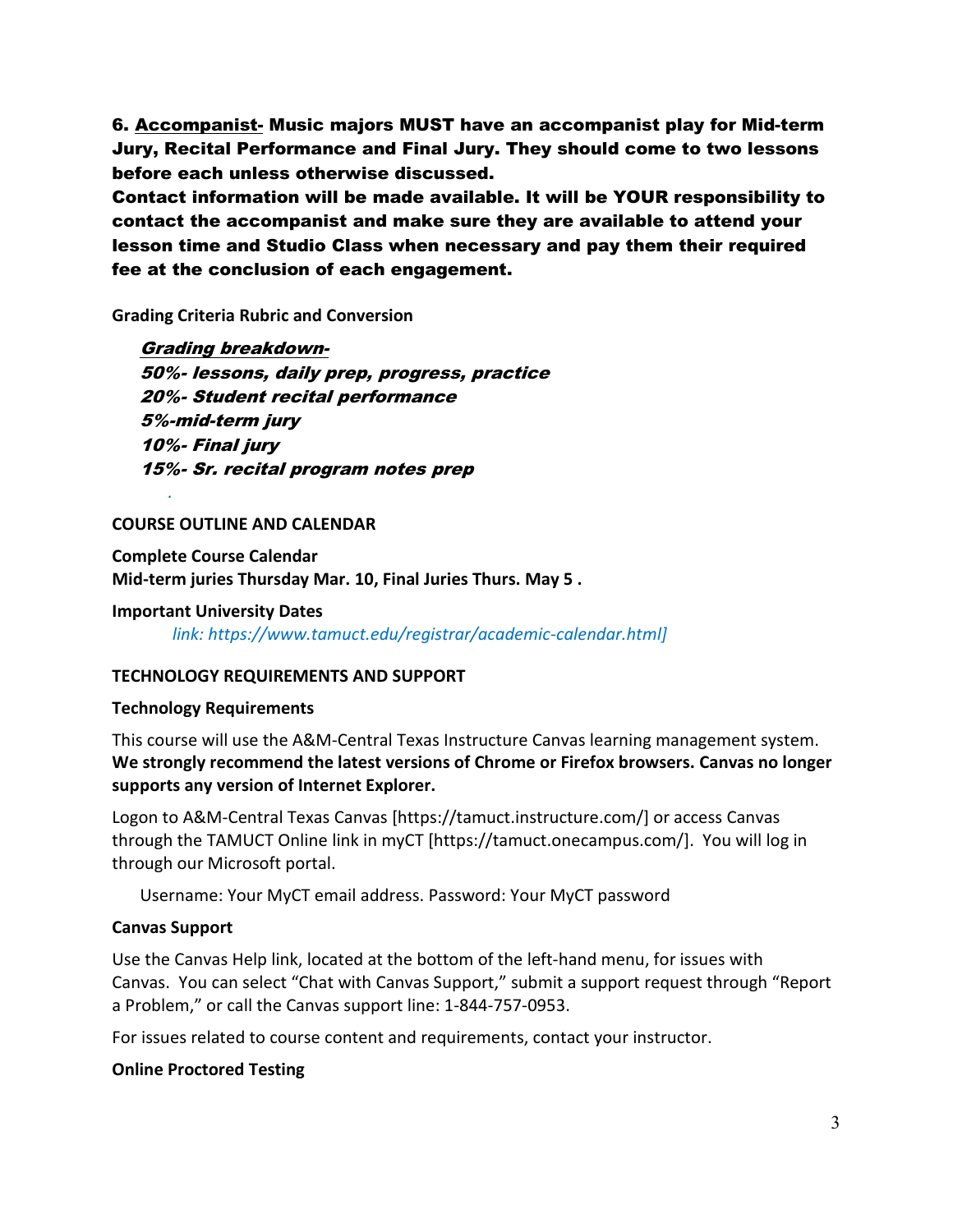A&M-Central Texas uses Proctorio for online identity verification and proctored testing. This service is provided at no direct cost to students. If the course requires identity verification or proctored testing, the technology requirements are: Any computer meeting the minimum computing requirements, plus web camera, speaker, and microphone (or headset). Proctorio also requires the Chrome web browser with their custom plug in.

## **Other Technology Support**

For log-in problems, students should contact Help Desk Central

24 hours a day, 7 days a week

Email: [helpdesk@tamu.edu](mailto:helpdesk@tamu.edu) Phone: (254) 519-5466 [Web Chat:](http://hdc.tamu.edu/) [http://hdc.tamu.edu] *Please let the support technician know you are an A&M-Central Texas student.*

# **UNIVERSITY RESOURCES, PROCEDURES, AND GUIDELINES**

## **Drop Policy**

If you discover that you need to drop this class, you must complete the [Drop Request](https://dynamicforms.ngwebsolutions.com/casAuthentication.ashx?InstID=eaed95b9-f2be-45f3-a37d-46928168bc10&targetUrl=https%3A%2F%2Fdynamicforms.ngwebsolutions.com%2FSubmit%2FForm%2FStart%2F53b8369e-0502-4f36-be43-f02a4202f612) Dynamic Form through Warrior Web.

[https://dynamicforms.ngwebsolutions.com/casAuthentication.ashx?InstID=eaed95b9-f2be-45f3-a37d-

46928168bc10&targetUrl=https%3A%2F%2Fdynamicforms.ngwebsolutions.com%2FSubmit%2F Form%2FStart%2F53b8369e-0502-4f36-be43-f02a4202f612].

Faculty cannot drop students; this is always the responsibility of the student. The Registrar's Office will provide a deadline on the Academic Calendar for which the form must be completed. Once you submit the completed form to the Registrar's Office, you must go into Warrior Web and confirm that you are no longer enrolled. If you still show as enrolled, FOLLOW-UP with the Registrar's Office immediately. You are to attend class until the procedure is complete to avoid penalty for absence. Should you miss the drop deadline or fail to follow the procedure, you will receive an F in the course, which may affect your financial aid and/or VA educational benefits.

## **Academic Integrity**

Texas A&M University-Central Texas values the integrity of the academic enterprise and strives for the highest standards of academic conduct. A&M-Central Texas expects its students, faculty, and staff to support the adherence to high standards of personal and scholarly conduct to preserve the honor and integrity of the creative community. Any deviation by students from this expectation may result in a failing grade for the assignment and potentially a failing grade for the course. All academic misconduct concerns will be referred to the Office of Student Conduct. When in doubt on collaboration, citation, or any issue, please contact your instructor before taking a course of action.

For more [information](https://nam04.safelinks.protection.outlook.com/?url=https%3A%2F%2Fwww.tamuct.edu%2Fstudent-affairs%2Fstudent-conduct.html&data=04%7C01%7Clisa.bunkowski%40tamuct.edu%7Ccfb6e486f24745f53e1a08d910055cb2%7C9eed4e3000f744849ff193ad8005acec%7C0%7C0%7C637558437485252160%7CUnknown%7CTWFpbGZsb3d8eyJWIjoiMC4wLjAwMDAiLCJQIjoiV2luMzIiLCJBTiI6Ik1haWwiLCJXVCI6Mn0%3D%7C1000&sdata=yjftDEVHvLX%2FhM%2FcFU0B99krV1RgEWR%2BJ%2BhvtoR6TYk%3D&reserved=0) regarding the Student Conduct process,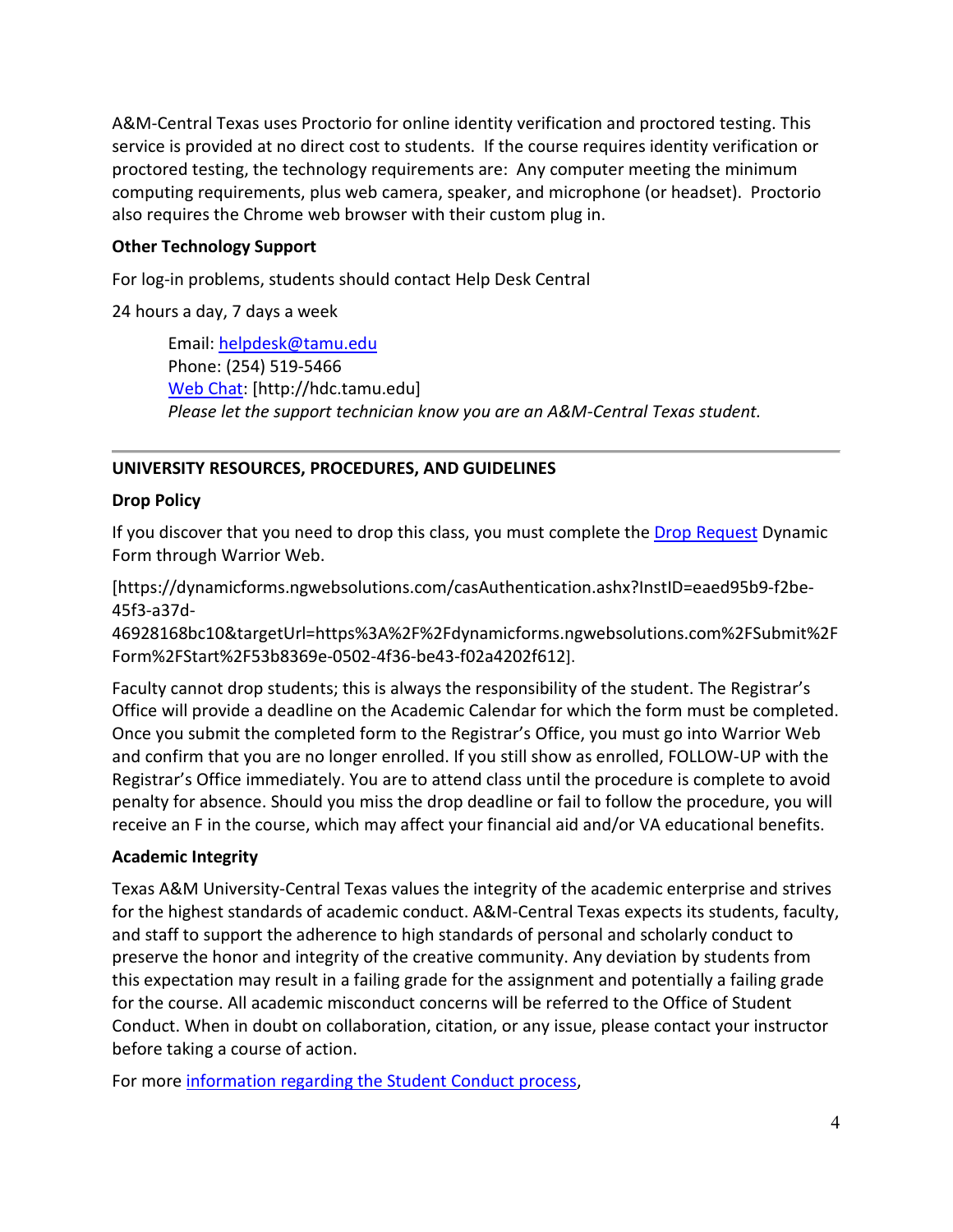[https://www.tamuct.edu/student-affairs/student-conduct.html].

If you know of potential honor violations by other students, you may [submit](https://nam04.safelinks.protection.outlook.com/?url=https%3A%2F%2Fcm.maxient.com%2Freportingform.php%3FTAMUCentralTexas%26layout_id%3D0&data=04%7C01%7Clisa.bunkowski%40tamuct.edu%7Ccfb6e486f24745f53e1a08d910055cb2%7C9eed4e3000f744849ff193ad8005acec%7C0%7C0%7C637558437485262157%7CUnknown%7CTWFpbGZsb3d8eyJWIjoiMC4wLjAwMDAiLCJQIjoiV2luMzIiLCJBTiI6Ik1haWwiLCJXVCI6Mn0%3D%7C1000&sdata=CXGkOa6uPDPX1IMZ87z3aZDq2n91xfHKu4MMS43Ejjk%3D&reserved=0) a report, [https://cm.maxient.com/reportingform.php?TAMUCentralTexas&layout\_id=0].

## **Academic Accommodations**

At Texas A&M University-Central Texas, we value an inclusive learning environment where every student has an equal chance to succeed and has the right to a barrier-free education. The Office of Access and Inclusion is responsible for ensuring that students with a disability receive equal access to the university's programs, services and activities. If you believe you have a disability requiring reasonable accommodations, please contact the Office of Access and Inclusion, WH-212; or call (254) 501-5836. Any information you provide is private and confidential and will be treated as such.

For more information, please visit our **Access & Inclusion** Canvas page (log-in required) [https://tamuct.instructure.com/courses/717]

# **Important information for Pregnant and/or Parenting Students**

Texas A&M University-Central Texas supports students who are pregnant and/or parenting. In accordance with requirements of Title IX and related guidance from US Department of Education's Office of Civil Rights, the Dean of Student Affairs' Office can assist students who are pregnant and/or parenting in seeking accommodations related to pregnancy and/or parenting. Students should seek out assistance as early in the pregnancy as possible. For more information, please visit [Student Affairs](https://www.tamuct.edu/student-affairs/pregnant-and-parenting-students.html) [https://www.tamuct.edu/student-affairs/pregnantand-parenting-students.html]. Students may also contact the institution's Title IX Coordinator. If you would like to read more about thes[e requirements and guidelines](http://www2.ed.gov/about/offices/list/ocr/docs/pregnancy.pdf) online, please visit the website [http://www2.ed.gov/about/offices/list/ocr/docs/pregnancy.pdf].

Title IX of the Education Amendments Act of 1972 prohibits discrimination on the basis of sex and gender–including pregnancy, parenting, and all related conditions. A&M-Central Texas is able to provide flexible and individualized reasonable accommodation to pregnant and parenting students. All pregnant and parenting students should contact the Associate Dean in the Division of Student Affairs at (254) 501-5909 to seek out assistance. Students may also contact the University's Title IX Coordinator.

# **Tutoring**

Tutoring is available to all A&M-Central Texas students, on a remote online basis. Visit the Academic Support Community in Canvas to view schedules and contact information. Subjects tutored on campus include Accounting, Advanced Math, Biology, Finance, Statistics, Mathematics, and Study Skills. Student success coaching is available online upon request.

If you have a question regarding tutor schedules, need to schedule a tutoring session, are interested in becoming a tutor, success coaching, or have any other question, contact Academic Support Programs at (254) 501-5836, visit the Office of Student Success at 212F Warrior Hall, or by emailing studentsuccess@tamuct.edu.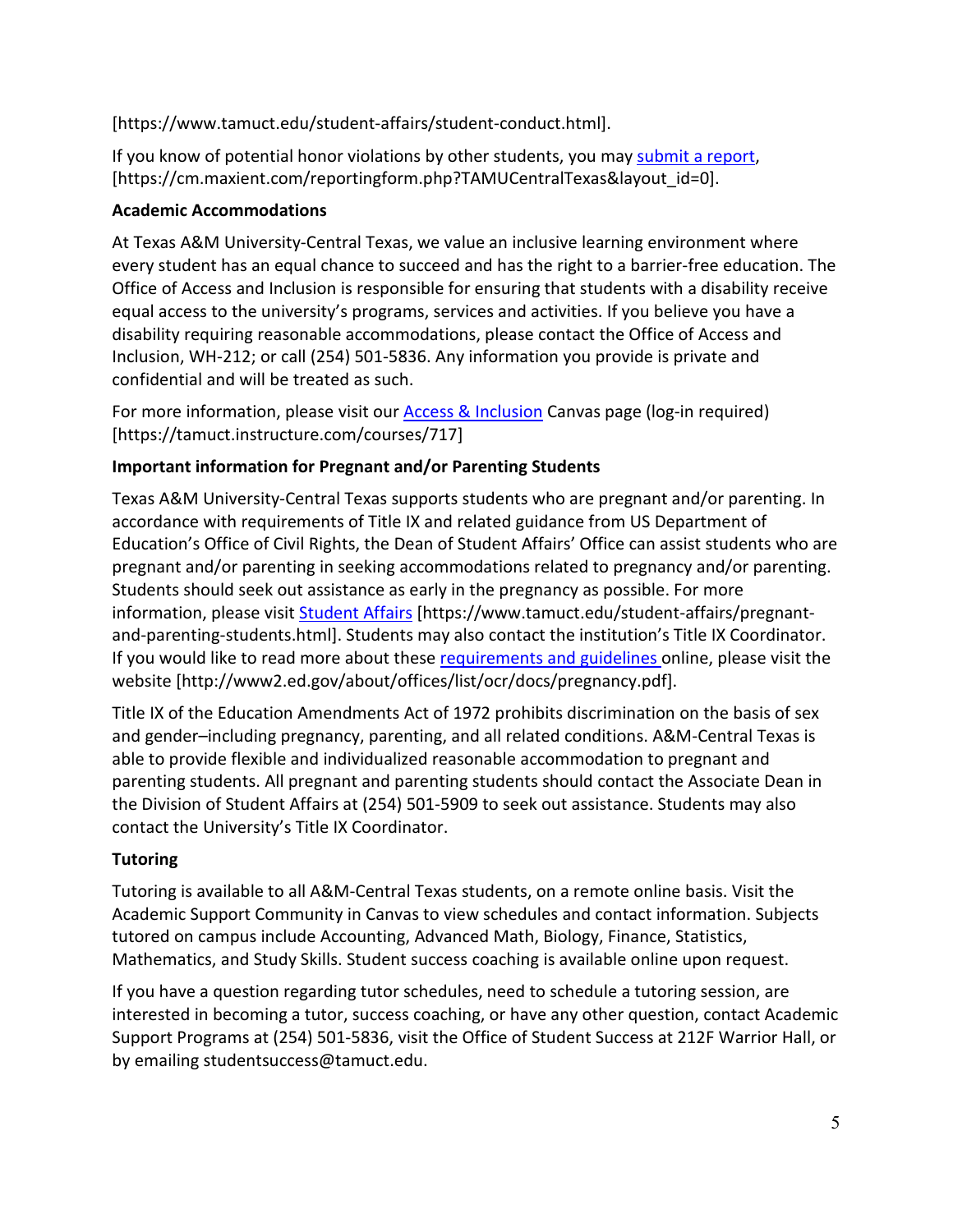Chat live with a tutor 24/7 for almost any subject from on your computer! Tutor.com is an online tutoring platform that enables A&M-Central Texas students to log in and receive online tutoring support at no additional cost. This tool provides tutoring in over 40 subject areas except writing support. Access Tutor.com through Canvas.

### **University Writing Center**

University Writing Center: Located in Warrior Hall 416, the University Writing Center (UWC) at Texas A&M University–Central Texas (A&M–Central Texas) is a free service open to all A&M– Central Texas students. For the Fall 2021 semester, the hours of operation are from 10:00 a.m.- 5:00 p.m. Monday thru Thursday in Warrior Hall 416 (with online tutoring available every hour as well) with satellite hours available online only Monday thru Thursday from 6:00-9:00 p.m. and Saturday 12:00-3:00 p.m.

Tutors are prepared to help writers of all levels and abilities at any stage of the writing process. While tutors will not write, edit, or grade papers, they will assist students in developing more effective composing practices. By providing a practice audience for students' ideas and writing, our tutors highlight the ways in which they read and interpret students' texts, offering guidance and support throughout the various stages of the writing process. In addition, students may work independently in the UWC by checking out a laptop that runs the Microsoft Office suite and connects to WIFI, or by consulting our resources on writing, including all of the relevant style guides. Whether you need help brainstorming ideas, organizing an essay, proofreading, understanding proper citation practices, or just want a quiet place to work, the UWC is here to help!

Students may arrange a one-to-one session with a trained and experienced writing tutor by making an appointment via WCOnline at https://tamuct.mywconline.com/. In addition, you can email Dr. Bruce Bowles Jr. at bruce.bowles@tamuct.edu if you have any questions about the UWC, need any assistance with scheduling, or would like to schedule a recurring appointment with your favorite tutor by making an appointment via WCOnline at https://tamuct.mywconline.com/. In addition, you can email Dr. Bruce Bowles Jr. at bruce.bowles@tamuct.edu if you have any questions about the UWC, need any assistance with scheduling, or would like to schedule a recurring appointment with your favorite tutor.

## **University Library**

The University Library provides many services in support of research across campus and at a distance. We offer over 200 electronic databases containing approximately 400,000 eBooks and 82,000 journals, in addition to the 96,000 items in our print collection, which can be mailed to students who live more than 50 miles from campus. Research guides for each subject taught at A&M-Central Texas are available through our website to help students navigate these resources. On campus, the library offers technology including cameras, laptops, microphones, webcams, and digital sound recorders.

Research assistance from a librarian is also available 24 hours a day through our online chat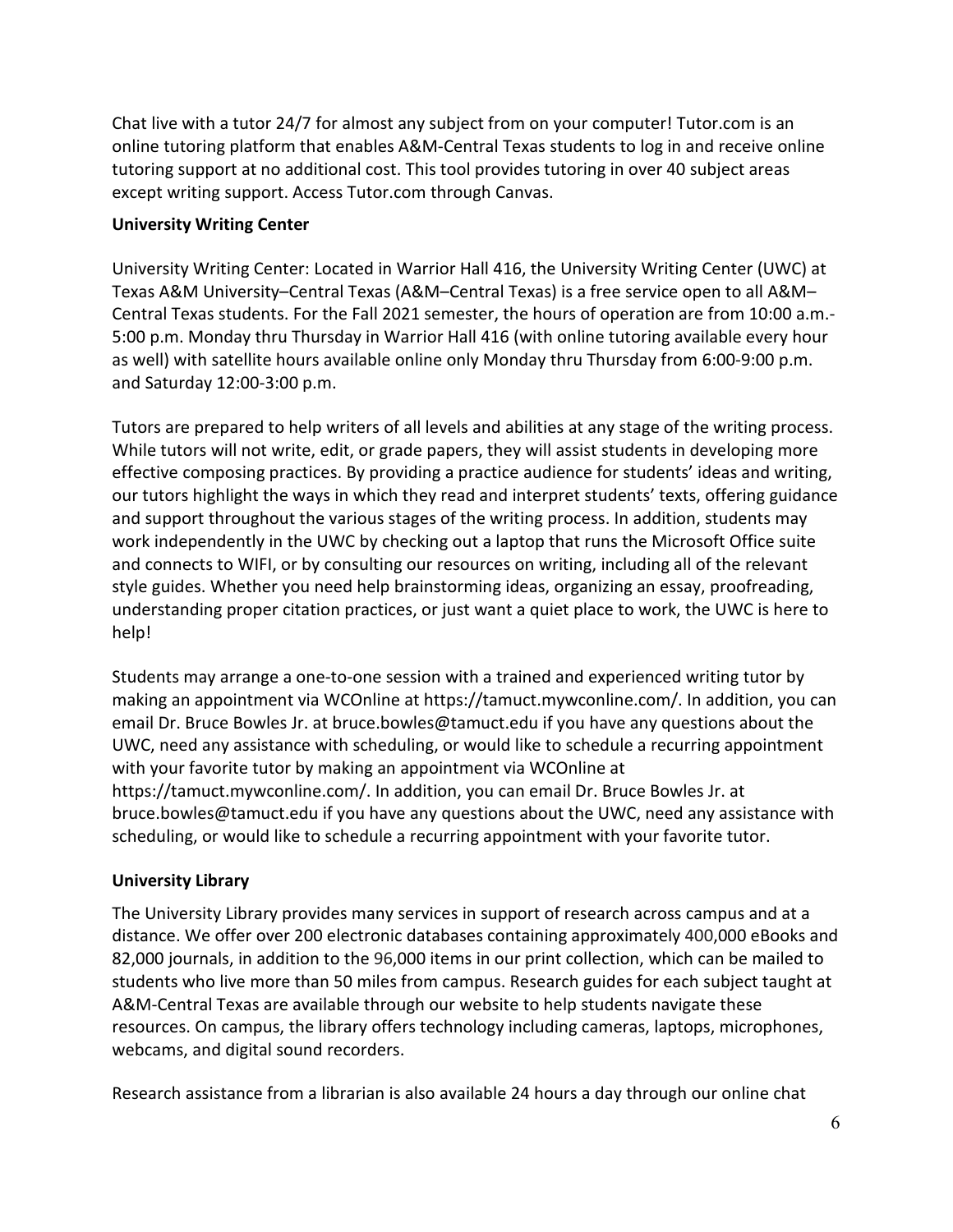service, and at the reference desk when the library is open. Research sessions can be scheduled for more comprehensive assistance, and may take place virtually through WebEx, Microsoft Teams or in-person at the library. Assistance may cover many topics, including how to find articles in peer-reviewed journals, how to cite resources, and how to piece together research for written assignments.

Our 27,000-square-foot facility on the A&M-Central Texas main campus includes student lounges, private study rooms, group work spaces, computer labs, family areas suitable for all ages, and many other features. Services such as interlibrary loan, TexShare, binding, and laminating are available. The library frequently offers workshops, tours, readings, and other events. For more information, please visit our Library [website](https://nam04.safelinks.protection.outlook.com/?url=https%3A%2F%2Ftamuct.libguides.com%2Findex&data=04%7C01%7Clisa.bunkowski%40tamuct.edu%7C7d8489e8839a4915335f08d916f067f2%7C9eed4e3000f744849ff193ad8005acec%7C0%7C0%7C637566044056484222%7CUnknown%7CTWFpbGZsb3d8eyJWIjoiMC4wLjAwMDAiLCJQIjoiV2luMzIiLCJBTiI6Ik1haWwiLCJXVCI6Mn0%3D%7C1000&sdata=2R755V6rcIyedGrd4Os5rkgn1PvhHKU3kUV1vBKiHFo%3D&reserved=0) [http://tamuct.libguides.com/index].

## **OPTIONAL POLICY STATEMENTS**

## **A Note about Sexual Violence at A&M-Central Texas**

Sexual violence is a serious safety, social justice, and public health issue. The university offers support for anyone struggling with these issues. University faculty are mandated reporters, so if someone discloses that they were sexually assaulted (or a victim of Domestic/Dating Violence or Stalking) while a student at TAMUCT, faculty members are required to inform the Title IX Office. If you want to discuss any of these issues confidentially, you can do so through Student Wellness and Counseling (254-501-5955) located on the second floor of Warrior Hall (207L).

Sexual violence can occur on our campus because predators often feel emboldened, and victims often feel silenced or shamed. It is incumbent on ALL of us to find ways to actively create environments that tell predators we don't agree with their behaviors and tell survivors we will support them. Your actions matter. Don't be a bystander; be an agent of change. For additional information on campus policy and resources visit the **Title IX webpage** [\[https://www.tamuct.edu/compliance/titleix.html\]](https://www.tamuct.edu/compliance/titleix.html).

### **Behavioral Intervention**

Texas A&M University-Central Texas cares about the safety, health, and well-being of its students, faculty, staff, and community. If you are aware of individuals for whom you have a concern, please make a referral to the Behavioral Intervention Team. Referring your concern shows you care. You can complete the [referral](https://cm.maxient.com/reportingform.php?TAMUCentralTexas&layout_id=2) online

[https://cm.maxient.com/reportingform.php?TAMUCentralTexas&layout\_id=2].

Anonymous referrals are accepted. Please see the [Behavioral Intervention Team](https://www.tamuct.edu/bit) website for more information [https://www.tamuct.edu/bit]. If a person's behavior poses an imminent threat to you or another, contact 911 or A&M-Central Texas University Police at 254-501-5800.

## **OTHER POLICIES**

*If you have concerns about copyright protection of your syllabus or course materials, consider adding the following notice*